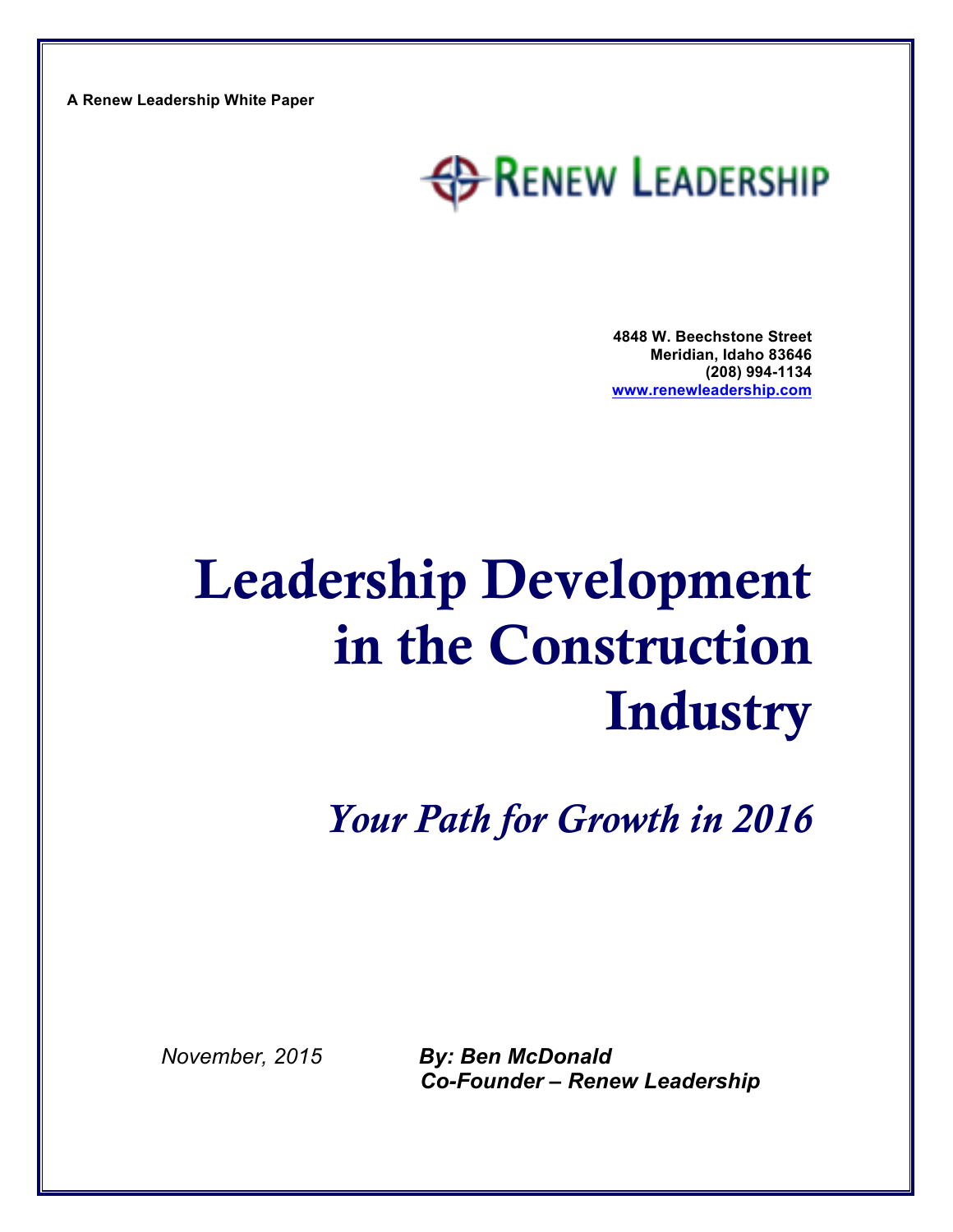## Leadership Development in the Construction Industry

## **A White Paper by Renew Leadership**

*Carson had been an excellent Superintendent for J.T. Smit Construction for seven years. He had multiple successful projects under his belt – including schools, factories, and office buildings. He managed his subcontractors well and had an excellent relationship with his customers in every project.* 

*This past spring Carson was promoted at the annual company meeting. He received praise from J.T. himself and was told that he would be the Project Manager for the new dormitory project at Horizon University. But, after six months it was clear that he and the project were headed for failure in a number of areas he was overseeing.* 

*A closer look at Carson's situation showed that he was severely lacking in five competencies critical to a Project Manager: Decision Making, Commitment to Quality, Conflict Management, Teamwork, and Communication. He was also having difficulties in at least six other leadership competencies.*

We see this often in our consulting business, especially in the construction industry. A person can be excellent at their job and aspire to get promoted. But, after the promotion they fail miserably. There is a simple answer as to why this often happens: The newly promoted person is not given the opportunities or tools to learn and develop the leadership skills and behaviors required in the new position. Leadership skills and behaviors are rarely taught in schools and entrylevel leaders are typically the ones who need it most but least likely to receive effective leadership development.

This has profound effects on a construction company. Leadership development is a strong catalyst for organizational growth. On the other hand, not only do poor leadership skills and behaviors often lead to personal failure, but they have a negative impact on the company – project failure, poor interactions with owners, employee retention, and difficulty in achieving project quality and schedule requirements.

### **Introduction**

The construction industry is highly competitive. Senior leadership must constantly focus on acquiring and retaining the best people, especially for customer-facing leadership positions. The best organizations that will grow and prosper are those with the best front-line leaders.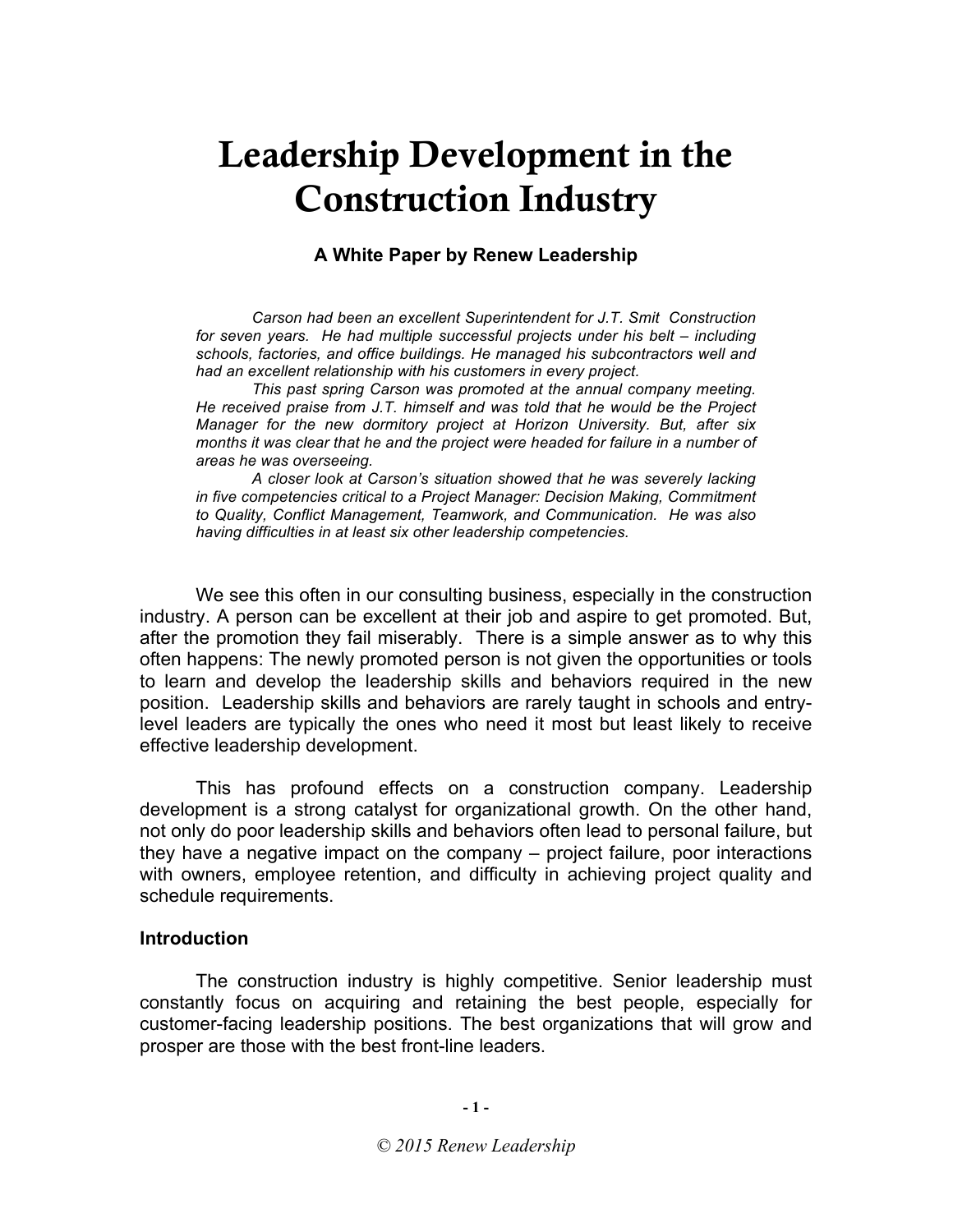Aspiring leaders must have a path for growth and the opportunities to learn the skills and behaviors needed for advancement. If not, the company will suffer by losing their best talent and damaging their competitiveness in the construction industry marketplace. To win the war for talent, the organization must identify and develop their high potential talent.

The purpose of this white paper is to provide a solution to this problem based on our proven 30-competency Leadership Compass Model. By using this

model, senior leaders in a construction company can help their emerging leaders succeed, for the benefit of the company, the individual, and owners. Think about how much your emerging leaders will value a system to prepare them to succeed in their future positions of leadership. Consider how your owners will respond if your project managers and superintendents demonstrate excellent leadership skills and behaviors in the field.

## *Lowest Scored Competencies (over 2500 respondents)*

- Influencing
- Talent Management
- **Communication**

In this white paper we briefly discuss each of the leadership competencies and describe their value to construction company leaders, especially those in the field such as project managers and superintendents. We also share the results of our extensive client research to show what competencies are the most critical for each construction company leadership position. Creating a leadership culture is also critical and we offer tips on how to integrate leadership organization-wide to be a critical part of your organization's culture. We also provide examples of effective leadership development programs and prescribe what construction companies should do to improve the leadership qualities in their organization.

### **Competency-based Leadership**

Every job and every leadership position in the construction industry is comprised of a set of competencies – skills and behaviors that are required for the job or in the position. After years of study and consulting with large and small companies focused in the construction industry and universities, we have developed a model based on 30 competencies grouped into four "P" areas – Persuasive Vision, Positive Results, Personal Character, and People Skills. Senior leaders must provide field leaders (project managers and superintendents) and others with the training and tools in every leadership competency required for their current and future positions.

The following gives a brief description of each of the "P" areas and the associated competencies with each.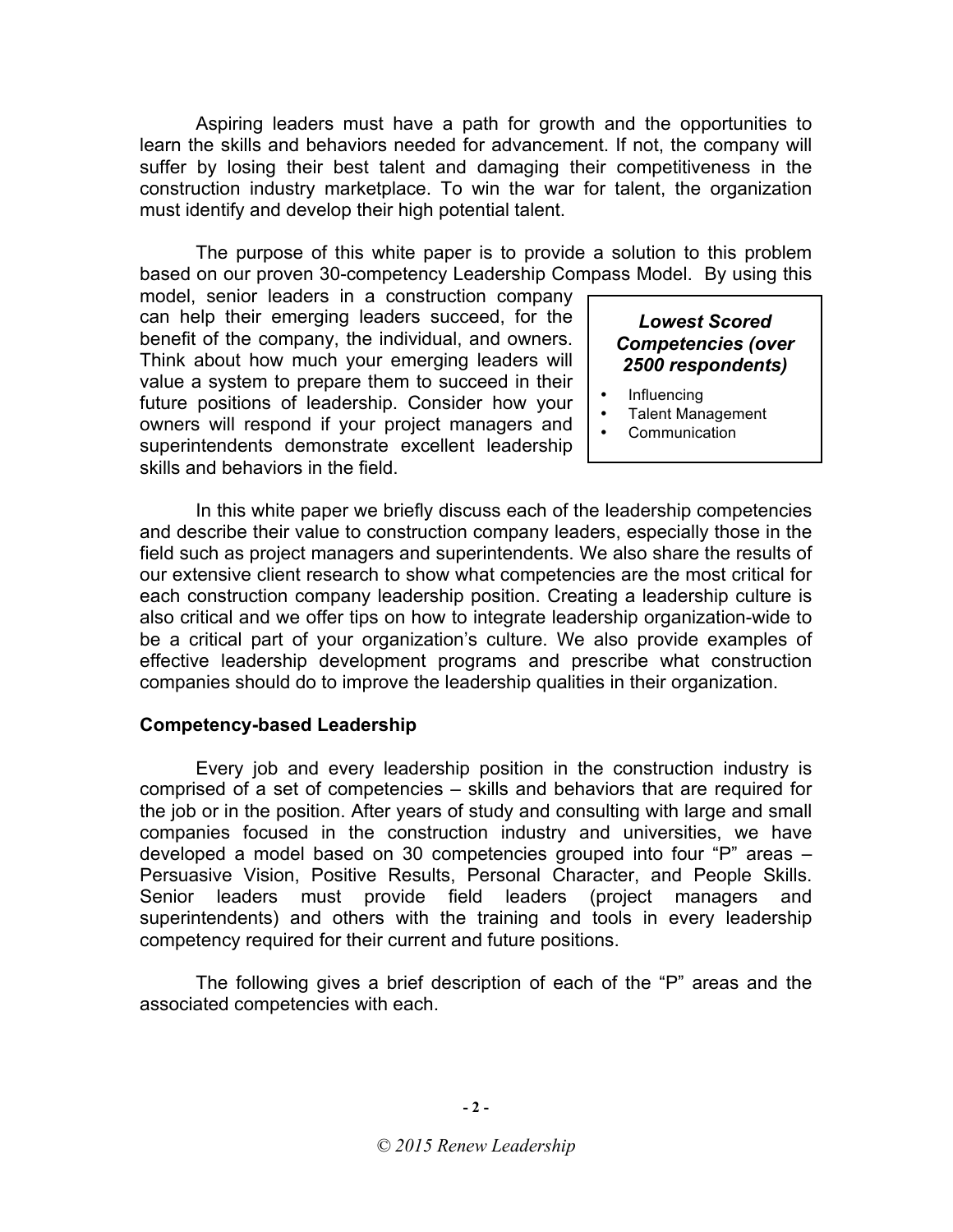## **Persuasive Vision**

Leaders must create a persuasive vision for their team or organization. Without a vision, planning cannot take place. Without a vision, it is difficult for a leader to be inspiring. Without a vision, the team will be unclear as to what

direction to go and what their priorities should be. The vision for a project may come from the owner and architect, but it is the company leaders who must communicate the vision to the teams in the field.

Simply having a vision is not enough. The vision must be creative and serve to motivate and inspire others. It must be the result of strategic thinking by the leader and other stakeholders who have input into the vision.

## *Persuasive Vision Competencies*

- **Creativity**
- Influencing
- **Inspiration**
- **Motivation**
- Planning
- Strategic Thinking

By persuasive, we mean that the vision itself will influence others to follow. But the leader must also use influencing tactics to maintain momentum and to "sell" the path to achieve the vision. A persuasive vision must also make sense. It must be tangible and understood by others, and the benefits to the organization and people must be apparent.

Business development leaders in the construction industry may excel at creating a vision when they are presenting a proposal to an owner. While they may be successful at communicating the vision and influencing others, they may very well have difficulty when reality strikes and they win the project.

Thus, having a persuasive vision (and excelling at the competencies that make it up) is not enough. The vision needs to be attainable and more importantly, the leader needs to know the path to achieve it and lead those in the organization through the specific actions to reach the vision. For example, in his 2008 campaign for the presidency, Barack Obama set a vision of "Hope and Change." While many would say they liked the vision and it inspired and motivated them, others would say that the vision was too vague and did not provide enough clarity on its meaning and what specific actions were needed to get there.

The key message is that a persuasive vision can be incredibly powerful and rally others. However, that is only part of a leader's responsibility. An organization's vision has to have clarity and be followed with specific tactics that are clearly communicated, understood, and achievable.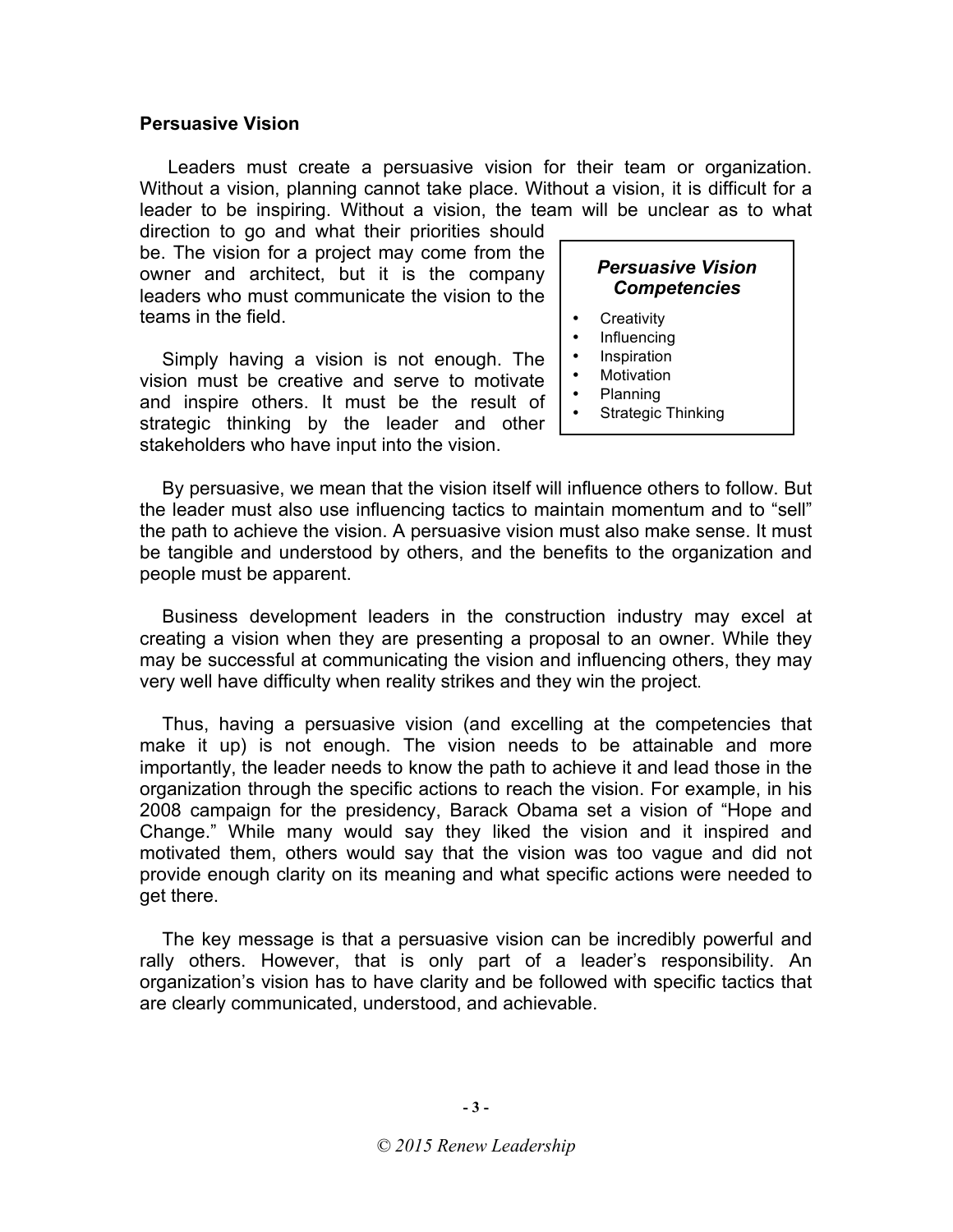## **Positive Results**

Effective leaders produce positive results. They achieve the goals and objectives of the project. Strong leaders are focused on results, one of the competencies which support this category. In addition, they are strong in the technical skills required for their position and are well-respected as being an expert in construction.

Leaders effective in this category are also committed to quality in all they do and produce. They are not hesitant to make informed decisions, and they manage their time well. If tasked to find new business for their organization, they do it well and are customer focused.

A prime example of an effective leader who produced positive results is the late Steve Jobs with Apple. Jobs coupled his extreme skills as a visionary with the competencies to create positive results – customer focus, technical skills, business

## *Positive Results Competencies*

- Business Development
- Commitment to Quality
- Customer Focus
- Decision Making
- Financial Management
- Focus on Results
- **Technical Skills**
- Time Management

development, decision making, and financial management. He led his team to produce his visionary products by staffing his leadership team with people very similar to himself.

## **Personal Character**

The most effective leaders excel in this category. We can think of many leaders who have been strong in the other three categories, but a failure in character brought about their demise, such as Richard Nixon and Ken Lay

(Enron). Most character failures bring about the resignation or reassignment of the leader, such as in the examples above. Some, however, take a long road of rehabilitation to regain their reputation to leave a positive legacy (Bill Clinton, Michael Milkin). You can probably think of some examples you have seen in your career. Leaders must do what is right to gain the trust of others and establish their credibility.

*Personal Character Competencies*

- Courage
- **Credibility**
- Followership
- **Initiative**
- **Integrity**
- Stress Management
- Trust

Credibility (personal and professional) is based

on honesty and the ability to do the job. It is the foundation that every leader builds their organization on, day in and day out. Owners, peers, subcontractors, and team members must trust an effective leader. Without trust, there will not be followers for long.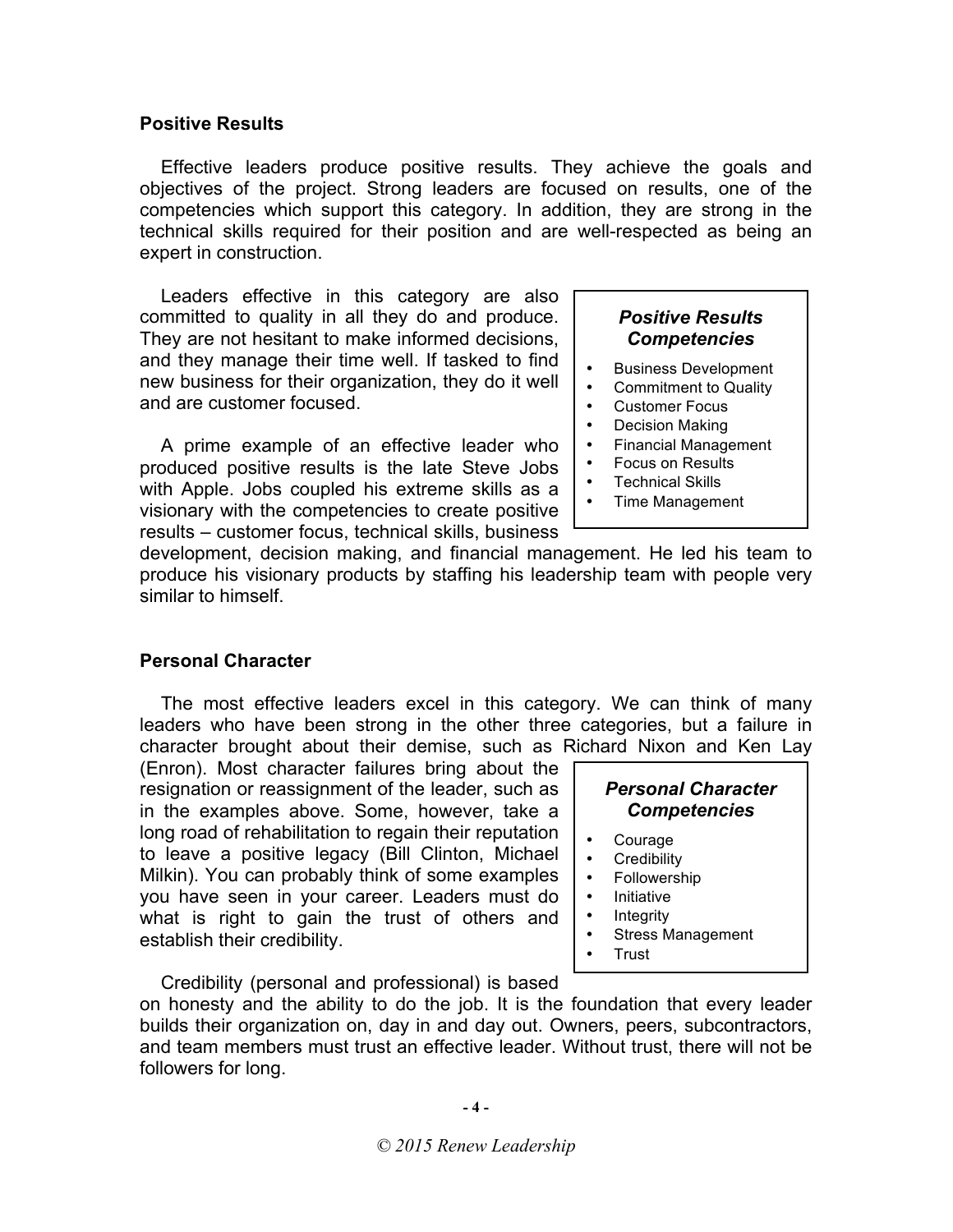Leaders are also followers, and must show their humbleness to be good followers. Everyone has a boss – even a CEO must report to a Board of Directors or shareholders; politicians are accountable to their constituents; and construction industry leaders must meet the needs of their owners and other stakeholders. While some leaders may not always be in the role of a follower, they set the example in their organization by listening to the input of others, acknowledging mistakes and taking responsibility for outcomes of their team. They do not shift the blame to others.

Leaders must sometimes be courageous and make a hard decision or solve a difficult problem. Often, doing the right thing versus taking the easiest or most profitable approach takes a good deal of courage, especially if there is opposition. The most effective leaders do not hesitate to be courageous and demonstrate their best talents in difficult situations. They also know how to manage their stress level so it does not become infectious and create anxiety in others. They excel in managing their work-life balance and have interests outside of the workplace.

Probably the most important competency for a leader is integrity. The most effective leaders do what is right and are anchored with a strong set of ethics. They hold the bar high for others they lead or even come in contact with. An effective leader never compromises on their integrity – never.

As a final note on personal character, it is often minimized as an important factor to leadership success. However, a leader's character is often mirrored within the organization. So for example, if you have a bully type leader who allows dishonest practices on the job site, others within the organization are likely to follow these behaviors. Not only will the workplace become difficult for people to work in, the organization itself will suffer greatly. Outstanding personal character in a leader really does matter and this is why it is part of the Leadership Compass and is supported by other relevant competencies, such as trust, courage, and integrity.

### **People Skills**

Leaders need people who willfully and aggressively follow their lead to achieve success. People skills are essential, but unfortunately, the lack of skills in this area leads to the demise of many leaders. The competencies in this category cover a wide range of skills and behaviors related to leadership in the construction industry. Many leaders do well in some competencies, but are weak in others.

Effective leaders have good interpersonal skills, meaning they are liked and people enjoy working with them and for them. They are considerate of people's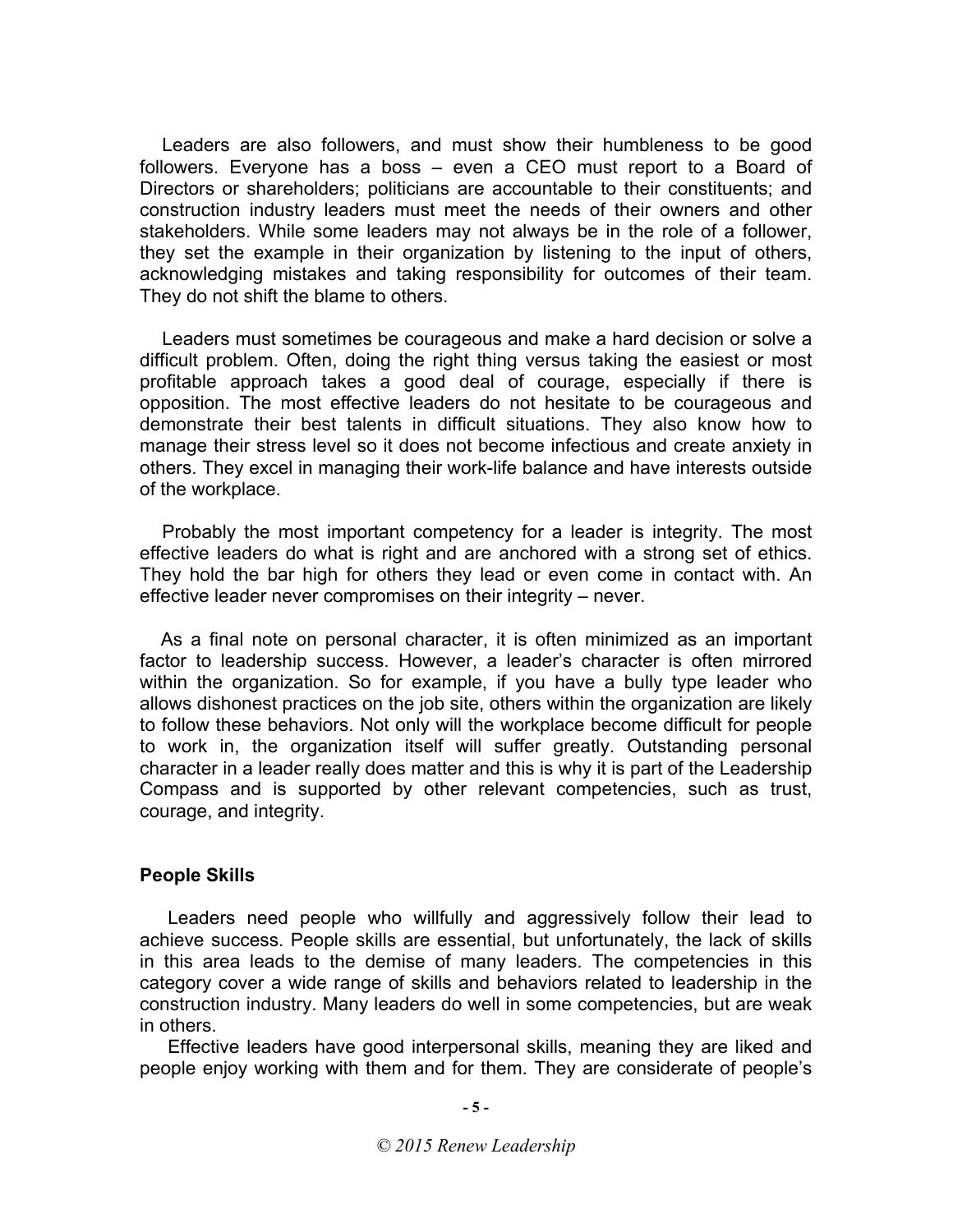needs, especially those of the owner. They manage people well, care about their individual goals, and accept the responsibility to develop the talents of others. They also provide positive feedback when a job is done well and constructive feedback when a person needs to change a behavior.

Teamwork is an essential competency in construction that requires people skills. Team members can be vastly different and have competing interests. Consequently, teams can be complex to lead. Effective leaders know how to build a team and focus their energy on achieving the team's goals. When conflict

arises, the effective leader challenges it and works toward the best outcomes, whether they are involved in the conflict or it is among team members.

Effective leaders embrace change and realize that it is their responsibility to craft the outcome for people. They proactively communicate the change and manage its outcomes. They lead through the change using effective communication, patience, and have an understanding of the difficulties that people transitioning through change experience.

## *People Skills Competencies*

- Change Leadership
- Commitment to Diversity
- **Communications**
- Conflict Management
- Interpersonal Skills
- Negotiation
- Problem Solving
- Talent Management
- Teamwork

The most effective leaders are adept at negotiation. Whether with an owner or resolving an issue within their organization, the leader strives to achieve the best outcome of any negotiation using ethical negotiation tactics.

Effective communication skills are required for any leader to be successful. Leaders know what to communicate (and when) and are skilled in influencing how others receive the communication. It is critical that the leader effectively listen and display body language that confirms to the receiver that listening is taking place.

Finally, leaders look at individuals as people who bring talents to their team regardless of their background, ethnicity, religion, or other orientation. They are considerate of others and seek out diversity, including differences of opinion and ideas.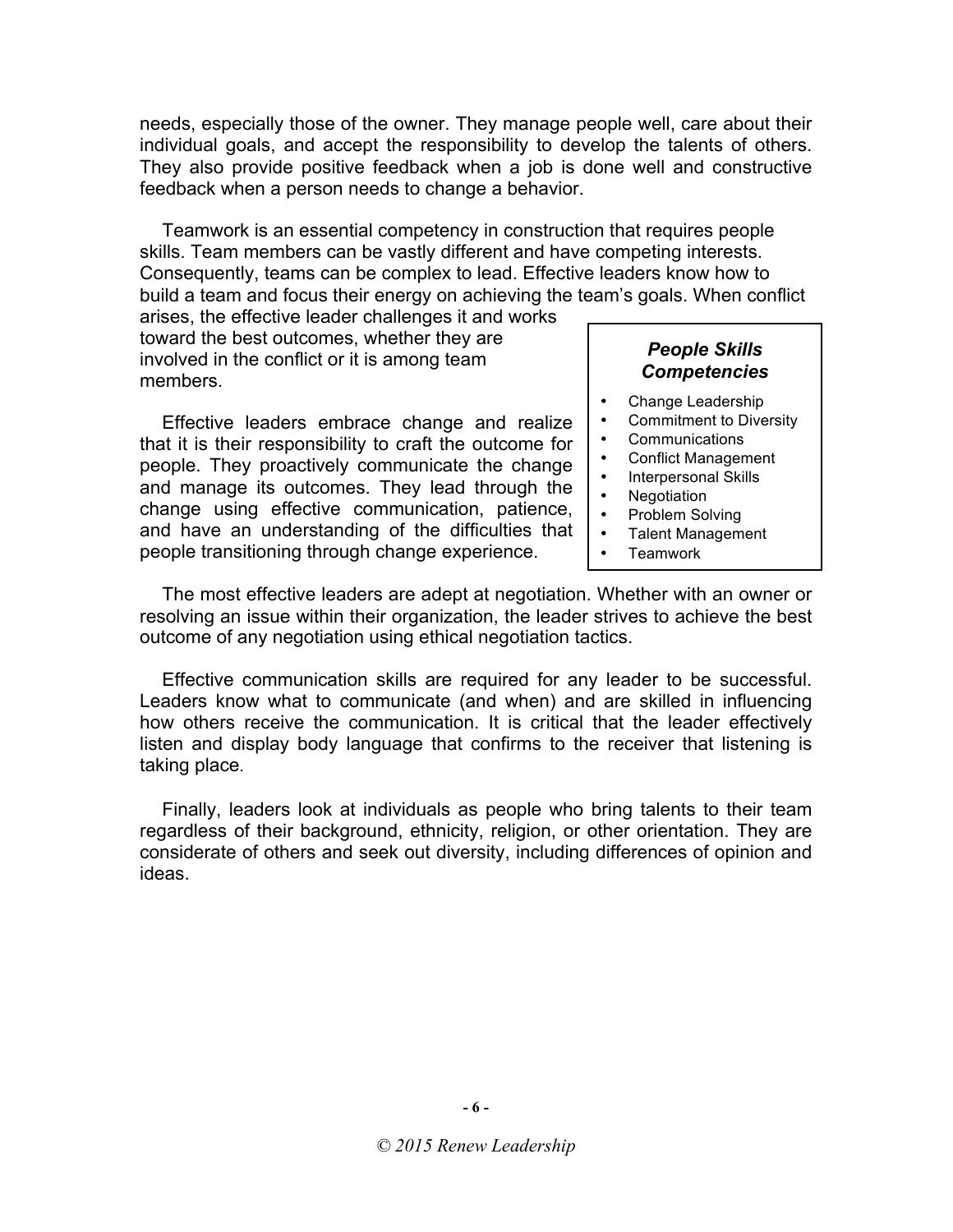## **Leadership Competencies and Their Value to Leaders in the Construction Industry**

The following extensive chart shows our 30 leadership competencies and how development in each brings value to leaders and companies in the construction industry. Consider what we present from the perspective of an emerging leader (such as a Superintendent or Project Engineer), developing leader (such as a Project Manager) and senior leader (such as a Project Executive).

## **Persuasive Vision**

| <b>COMPETENCY</b> | <b>VALUE TO LEADERS IN CONSTRUCTION</b><br><b>INDUSTRY</b>                                                                                                                                                                                                                                                                                             |
|-------------------|--------------------------------------------------------------------------------------------------------------------------------------------------------------------------------------------------------------------------------------------------------------------------------------------------------------------------------------------------------|
| Creativity        | Creativity means you look at unique ways to do things that<br>achieve better results. The most effective problem solvers are<br>those that are creative in developing approaches that bring value<br>to an owner.                                                                                                                                      |
| Influencing       | Project managers and superintendents spend much of their time<br>influencing others - owners, subcontractors, team members. The<br>best leaders ethically influence others using influencing tactics.<br>They pay attention to what tactics work with each person.                                                                                     |
| Inspiration       | Although most applicable to senior leaders who must inspire their<br>teams to achieve the project's goals, project managers and<br>superintendents also must inspire team members and<br>subcontractors to do their best. They also must maintain this<br>excitement for the life of the project.                                                      |
| Motivation        | Project managers and superintendents must be skilled at<br>motivation. The success of a project depends on team members<br>and subcontractors stepping up to do their best, and this is<br>gained by the project manager and superintendent knowing what<br>motivates each team member.                                                                |
| Planning          | Projects require extensive planning and all leaders assigned to a<br>construction project must be skilled at planning, including team<br>members such as architects and subcontractors. The project<br>manager and superintendent are guided by the plans that they<br>and their collaborative team members have created to meet the<br>owner's needs. |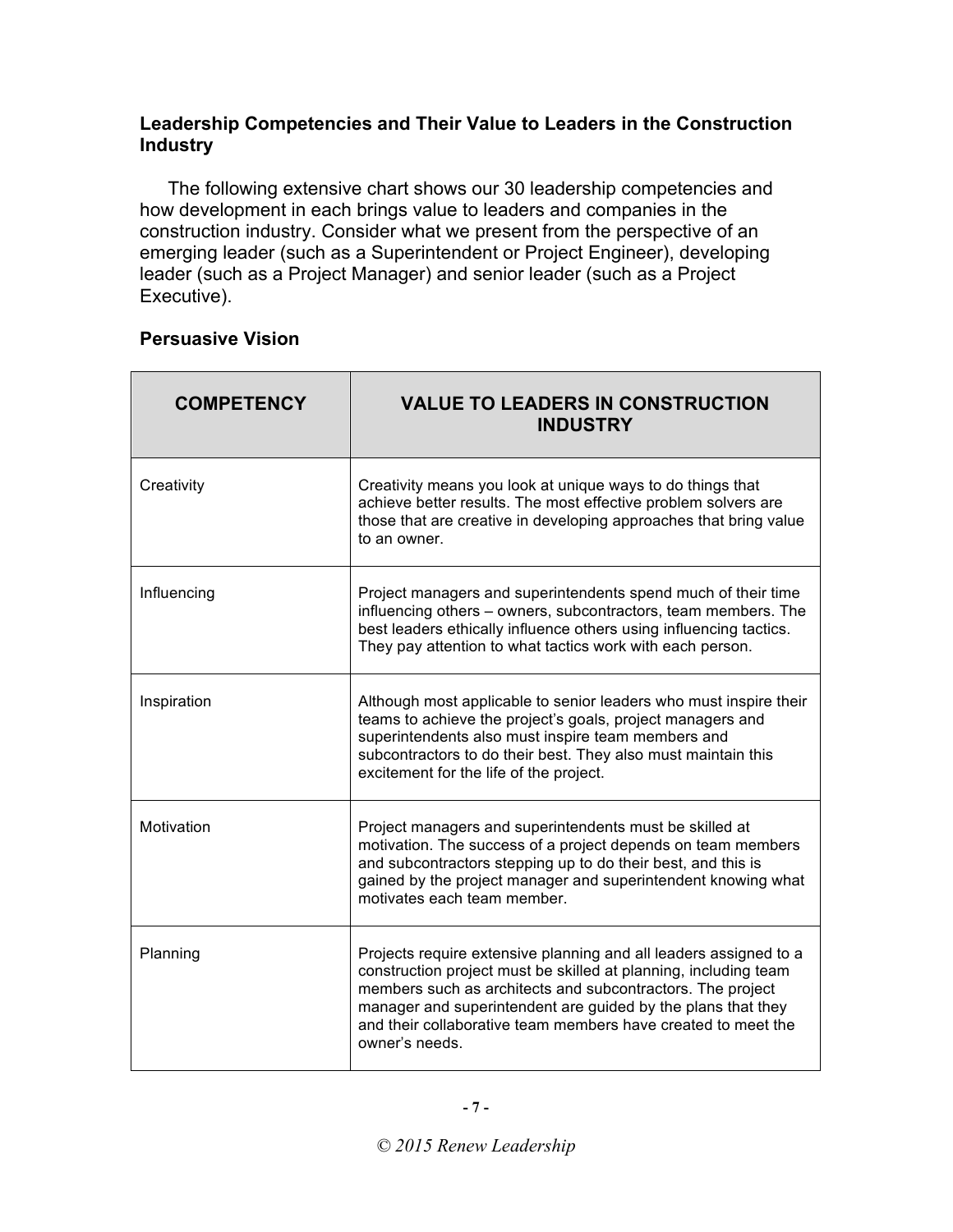| <b>Strategic Thinking</b> | Leaders must look at the big picture and understand the<br>consequences of their decisions and solutions they provide to the      |
|---------------------------|-----------------------------------------------------------------------------------------------------------------------------------|
|                           | problems that the work teams run into. They must consider these<br>consequences in light of the whole project, not a "quick fix." |

## **Positive Results**

| <b>COMPETENCY</b>              | <b>VALUE TO LEADERS IN CONSTRUCTION</b><br><b>INDUSTRY</b>                                                                                                                                                                                                                                                                                                                                  |
|--------------------------------|---------------------------------------------------------------------------------------------------------------------------------------------------------------------------------------------------------------------------------------------------------------------------------------------------------------------------------------------------------------------------------------------|
| <b>Business Development</b>    | Leaders must understand the business development processes<br>and know their role in getting new business for the company.<br>Those in the field, such as project managers and<br>superintendents, must realize that they have a major impact on<br>the growth of their company because of the work they do at the<br>project level and the critical interfaces they have with their owner. |
| <b>Commitment to Diversity</b> | The best leaders understand the importance of diversity on a<br>team. Diversity includes assembling the best team that brings a<br>diversity of thought, creativity, experience, and behaviors<br>regardless of race, cultural background, religion, or other<br>attribute.                                                                                                                 |
| <b>Customer Focus</b>          | Construction company leaders at all levels must have<br>institutionalized customer focus. The future of the business<br>depends on how well customers are serviced and how well the<br>project is completed with a happy owner.                                                                                                                                                             |
| <b>Decision Making</b>         | Project managers and superintendents make project-critical<br>decisions every day. Senior leaders must ensure that their field<br>leaders know how to quickly make the best decisions based on all<br>the alternatives. Subcontractors and owners will especially<br>appreciate field leaders who make quick and right decisions.                                                           |
| <b>Financial Management</b>    | The success of a project, from all perspectives, is largely<br>assessed on the financial outcome of the project. Field leaders<br>must ensure that all efforts are cost effective and a spirit of<br>financial stewardship is part of the work team's culture. Field<br>leaders set the example in this critical competency.                                                                |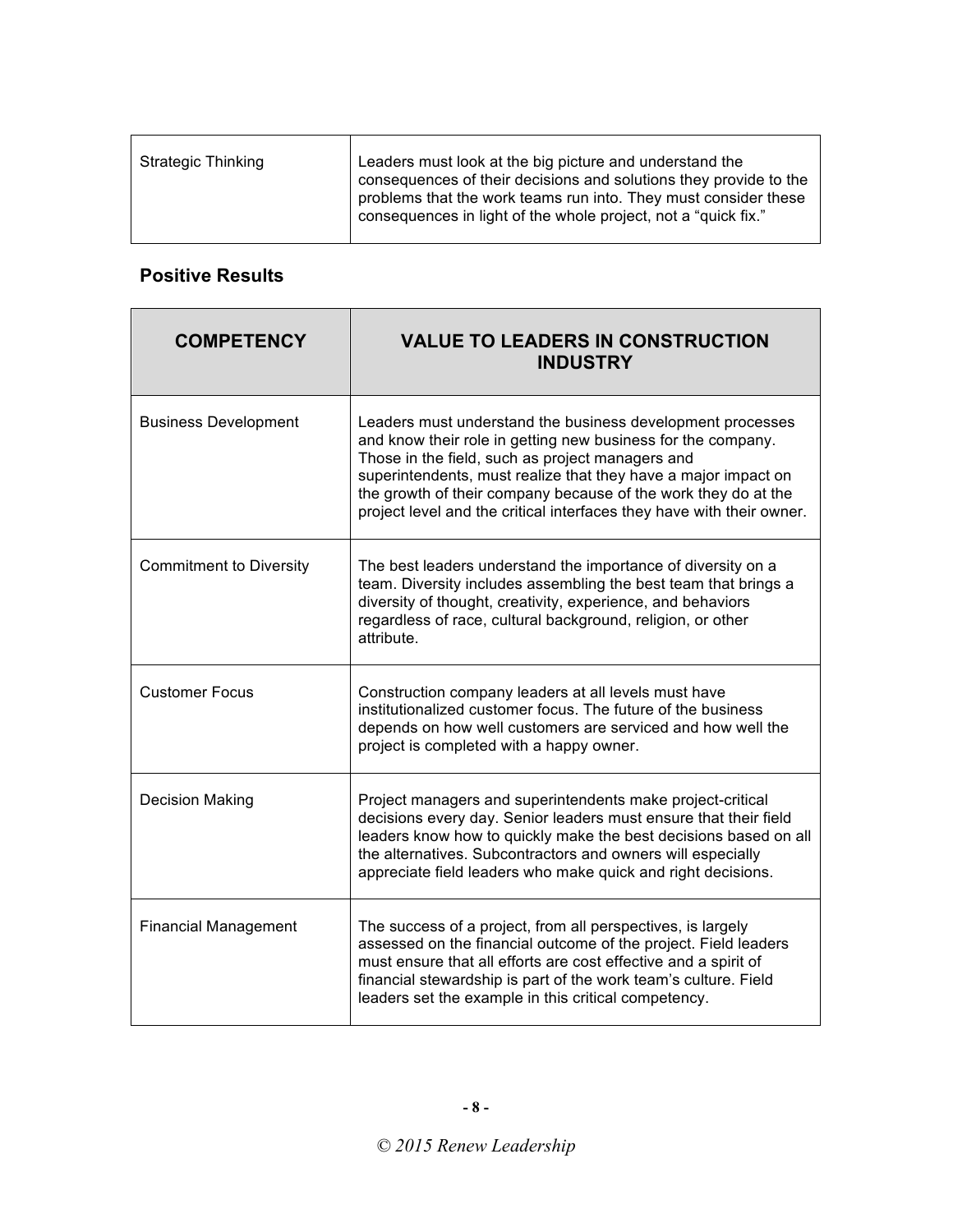| <b>Focus on Results</b> | Leaders must always help their team members focus on what<br>they are tasked with achieving by motivating them and providing<br>the tools to achieve success. Field leaders must supervise work<br>and ensure that results are achieved by all team members.                                                                                                                        |
|-------------------------|-------------------------------------------------------------------------------------------------------------------------------------------------------------------------------------------------------------------------------------------------------------------------------------------------------------------------------------------------------------------------------------|
| <b>Technical Skills</b> | Project managers and superintendents must have an<br>understanding of how the project needs to be built. Because of<br>internal hiring and promotion, this is typically not a problem; but it<br>is critical that all leaders are encouraged to stay current in the<br>new methods of construction.                                                                                 |
| Time Management         | Leaders must not only be aware of how they are managing their<br>time, but also those on their teams. We all know that sometimes<br>projects take more time and effort in certain phases or if changes<br>occur. Leaders must manage their time to compensate for this<br>and achieve a respectable work-life balance. This ensures that<br>they are at their best when on the job. |

## **Personal Character**

| <b>COMPETENCY</b> | <b>VALUE TO LEADERS IN CONSTRUCTION</b><br><b>INDUSTRY</b>                                                                                                                                                                                                                                                                                                                                                                                                  |
|-------------------|-------------------------------------------------------------------------------------------------------------------------------------------------------------------------------------------------------------------------------------------------------------------------------------------------------------------------------------------------------------------------------------------------------------------------------------------------------------|
| Courage           | Leaders at all levels in a construction business must make hard<br>decisions and sometimes have difficult conversations – with team<br>members, owners, subcontractors, and senior leaders. These<br>responsibilities often require courage, along with other<br>competencies, on the part of a leader.                                                                                                                                                     |
| Credibility       | Credibility is both professional and personal. Usually a leader in<br>the industry has the professional credibility because they have<br>experience in the field. Personal credibility is more focused on<br>leadership attributes such as talent management, communication,<br>and interpersonal skills. It is critical that project managers and<br>superintendents focus on developing their skills in these areas to<br>establish personal credibility. |
| Followership      | Leaders are also followers and must report to senior leaders or<br>even to owners. Project managers and superintendents set the<br>example by being good followers and fulfill the expectations of<br>their leaders and customers.                                                                                                                                                                                                                          |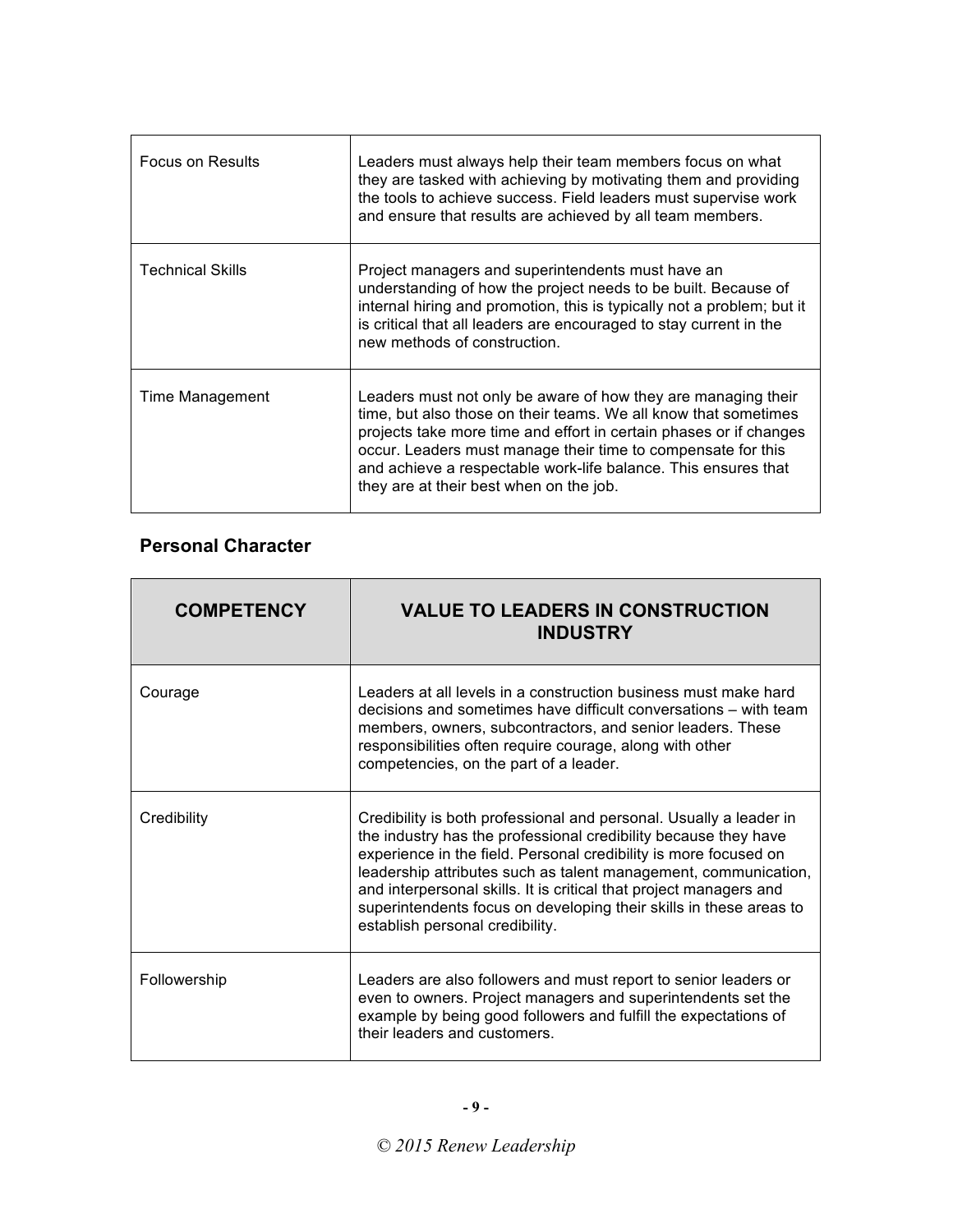| Initiative               | Field leaders who take initiative demonstrate their value to the<br>organization and create a culture where followers will step up and<br>do even more than what is expected of them.                                                                                                                                             |
|--------------------------|-----------------------------------------------------------------------------------------------------------------------------------------------------------------------------------------------------------------------------------------------------------------------------------------------------------------------------------|
| Integrity                | Leaders at all levels must demonstrate the highest integrity.<br>Followers look to leaders to see what is permissible and what is<br>not. Leaders must call out breaches of integrity and ensure that<br>high integrity is part of the company's culture and recognized by<br>owners.                                             |
| <b>Stress Management</b> | Field leaders, in particular, are subjected to substantial stress<br>because of high expectations, problems, interactions with owners,<br>and managing team members. To be most effective, leaders must<br>be aware of stress and how to handle it, along with being<br>proactive in identifying stress issues with team members. |
| Trust                    | Leaders must work hard to establish and maintain trust with their<br>teams, colleagues and with owners. Relationships are built on<br>trust and leaders must make an effort to not damage trust with<br>others. Trust takes time to establish, but can be lost in an instant.                                                     |

## **People Skills**

| <b>COMPETENCY</b>            | <b>VALUE TO LEADERS IN CONSTRUCTION</b><br><b>INDUSTRY</b>                                                                                                                                                                                                                                                 |
|------------------------------|------------------------------------------------------------------------------------------------------------------------------------------------------------------------------------------------------------------------------------------------------------------------------------------------------------|
| Change Leadership            | Changes constantly occur with construction projects. Effective<br>leaders communicate changes and help team members<br>understand the change and smoothly transition to the new<br>situation.                                                                                                              |
| <b>Commitment to Quality</b> | Project managers and superintendents are the insurance that<br>companies have to ensure the best project possible. Field leaders<br>must know the quality standards established by the architect,<br>regulatory agencies, and owner. Your organization's health<br>depends on achieving quality standards. |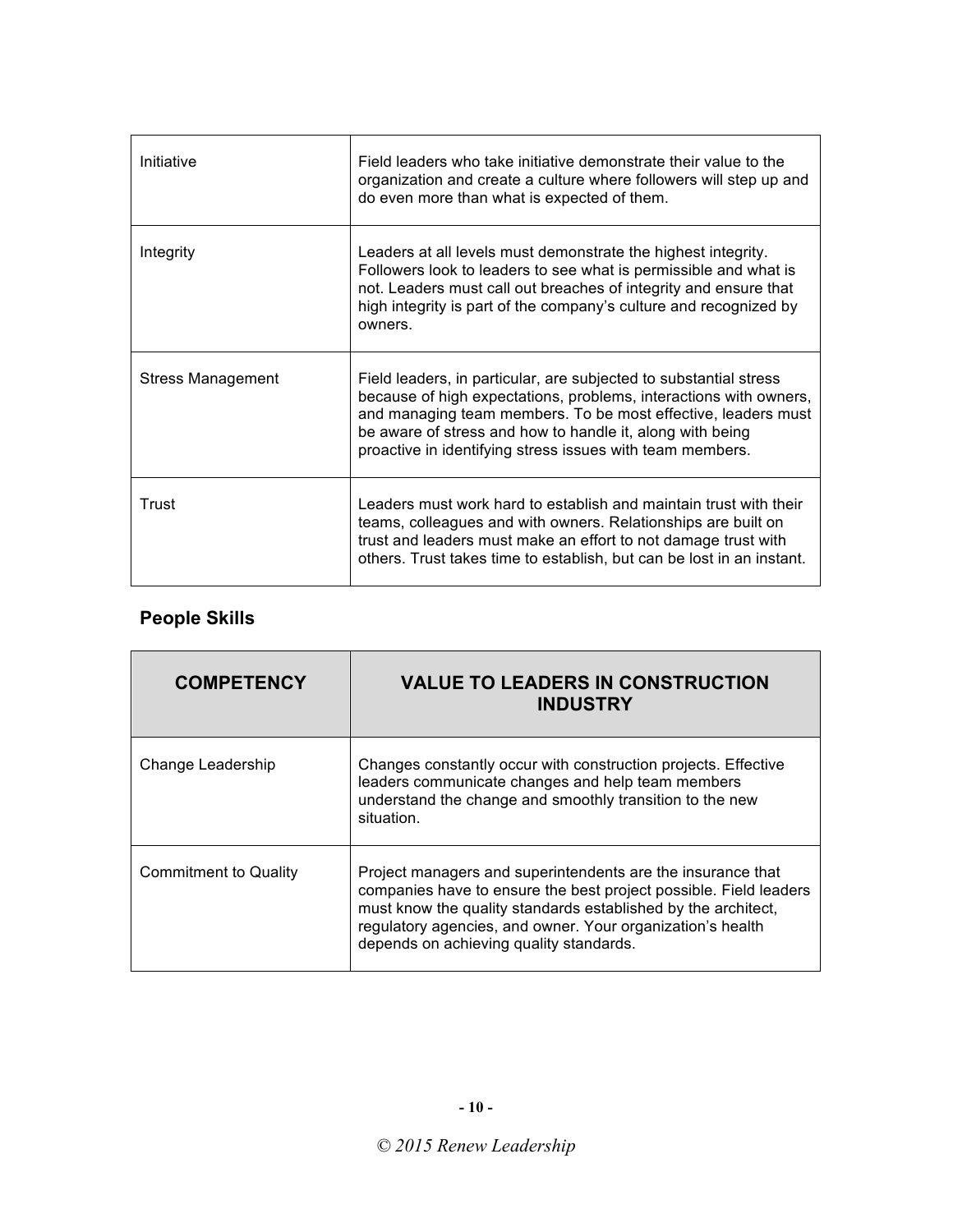| Communication               | Communication skills are very important to all leaders, but<br>especially to those who serve multiple constituencies, such as<br>project managers and superintendents. Excellence in verbal<br>communication, written communication, and presentation skills is<br>essential to all leaders, but especially to those with continual<br>customer contact.                    |
|-----------------------------|-----------------------------------------------------------------------------------------------------------------------------------------------------------------------------------------------------------------------------------------------------------------------------------------------------------------------------------------------------------------------------|
| <b>Conflict Management</b>  | Conflict occurs on almost every project because of stress,<br>competing interests, or miscommunications. Field leaders need to<br>be good managers of conflict situations so that issues can be<br>resolved and teams can continue to make progress.                                                                                                                        |
| <b>Interpersonal Skills</b> | No one likes working with or for someone who has poor<br>interpersonal skills. Leaders must exhibit excellent interpersonal<br>skills and model those behaviors for all team members, especially<br>when interacting with the owner and other stakeholders.                                                                                                                 |
| Negotiation                 | Negotiation takes place every day for field leaders. It may be a<br>simple event such as interpreting an issue with a subcontractor,<br>or it may be more formal in a contractual discussion with an<br>owner. Regardless, leaders need to recognize when negotiation<br>is taking place and the tactics to create a win-win situation that<br>does not impact the project. |
| Problem Solving             | Leaders are problem solvers – it is expected that leaders will<br>recognize problems, gather information, and establish solutions<br>as quickly as possible. Owners and team members must feel<br>comfortable in bringing problems to field leaders for the right<br>solutions.                                                                                             |
| <b>Talent Management</b>    | Many field leaders do not realize that they have talent<br>management responsibilities to their team - coaching, mentoring,<br>hiring, discipline, motivation - all must be part of the leader's<br>repertoire. This is one of the top three competencies that require<br>the most development in emerging leaders.                                                         |
| <b>Teamwork</b>             | Projects are accomplished by teams and leaders need to<br>understand team dynamics and how to create a high-functioning<br>team whether it is with a team of direct reports, a team of peers,<br>or a wider team that includes the owner working toward project<br>success.                                                                                                 |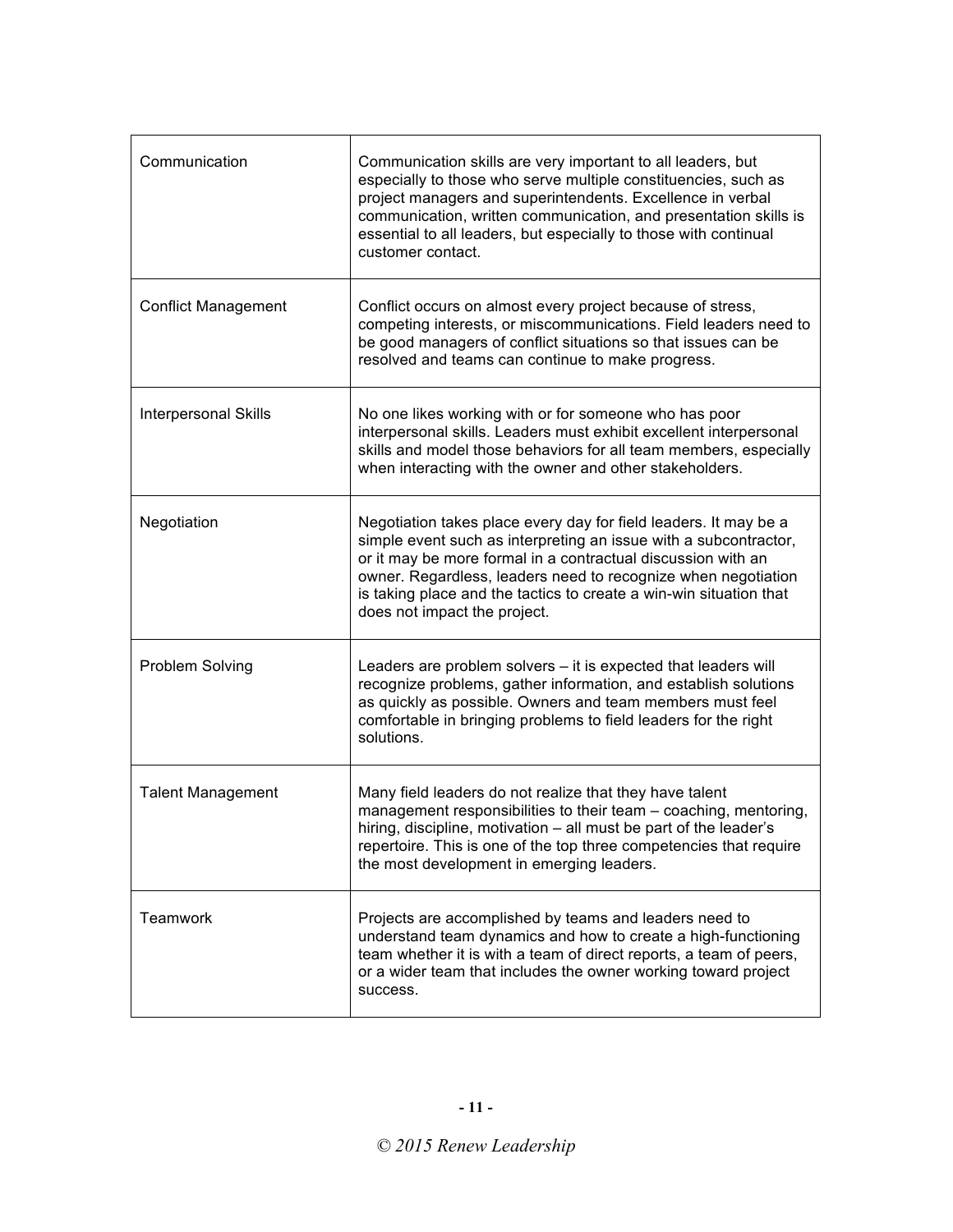## **Most Critical Competencies for Each Construction Company Leadership Position**

Although we believe that all of the 30 leadership competencies in our model are important for construction company leaders at all leadership levels, some competencies are more critical than others. It should be stated that every position in an organization requires skills in some, if not all, of the leadership competencies.

The following lists the most essential 5 competencies for construction company leaders at each level based on our extensive research and interviews (not in order of importance).

## **Executive Leadership** (CEO, President, CFO)

- Inspiration
- Integrity
- Strategic Thinking
- Motivation
- Communication

**Senior Leadership** (Vice Presidents, Directors – Operations, Sales, etc.)

- Integrity
- Credibility
- Business Development
- Financial Management
- Focus on Results

**Administrative Leadership** (Office Manager, Safety Manager, Technology Manager, HR Manager)

- Followership
- Interpersonal Skills
- Commitment to Quality
- Technical Skills
- Initiative

## **Project Executive**

- Customer Focus
- Talent Management
- Teamwork
- Conflict Management
- Credibility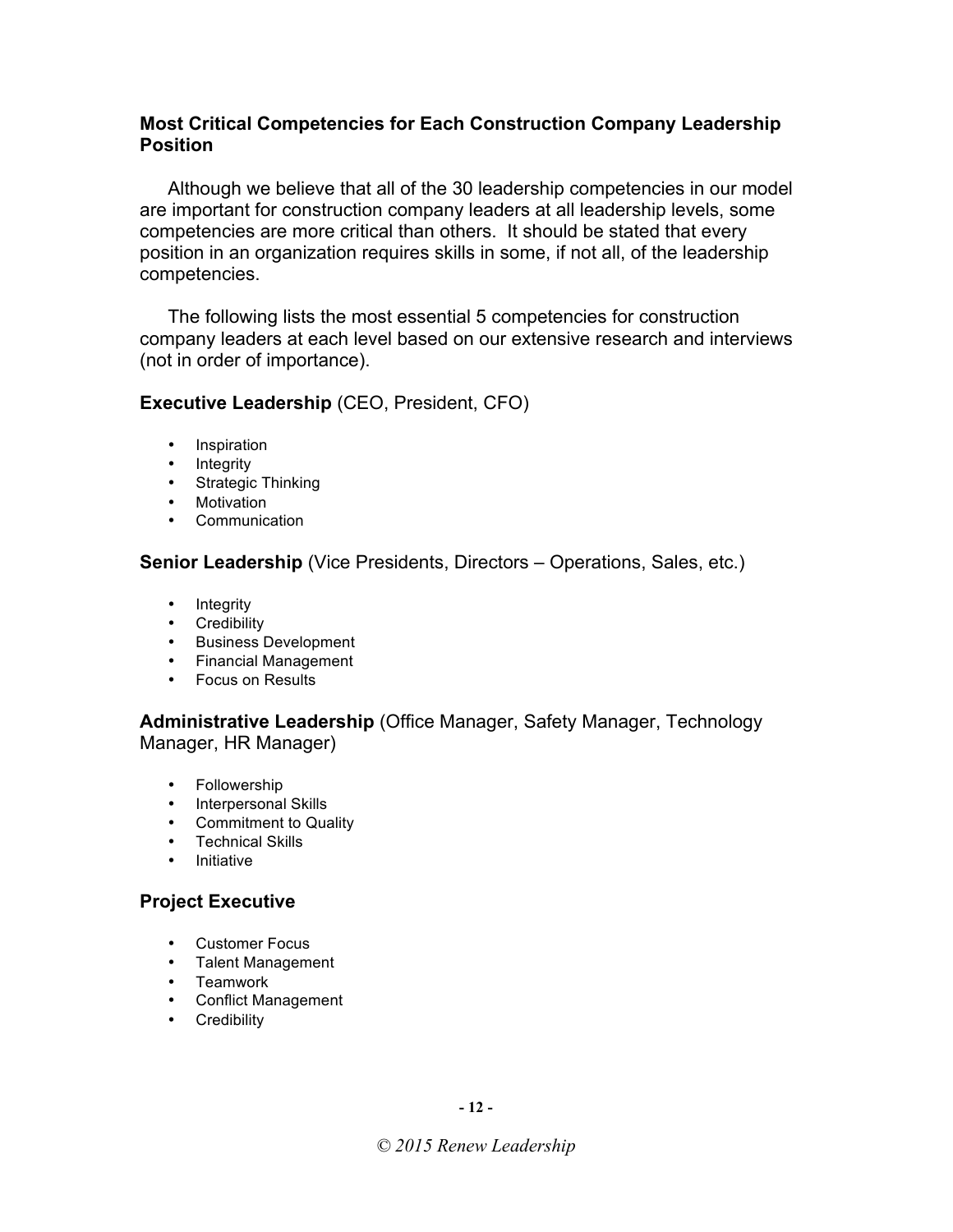## **Project Manager**

- Customer Focus
- Negotiation
- Problem Solving
- Focus on Results
- Planning

## **Superintendent**

- Commitment to Quality
- Customer Focus
- Technical Skills
- Interpersonal Skills
- Problem Solving

## **Project Engineer**

- Problem Solving
- Commitment to Quality
- Technical Skills
- Initiative
- Interpersonal Skills

## **CREATING A LEADERSHIP CULTURE**

The most successful construction companies create and maintain a leadership culture. What is a leadership culture? First, everyone in the organization must realize that they are a leader and their performance is based around a set of leadership competencies appropriate for their position. A leadership culture is one that has core principles based on skills and behaviors that bring out the best in leaders at all levels.

The following are attributes of a leadership culture in an organization:

- Senior executive leaders provide a culture that enables leaders to excel and practice the skills and behaviors needed for their success.
- Senior executive leaders are supportive of leadership development and engaged in establishing the program and participating in it as either a participant or facilitator.
- A formal leadership development program that is reflective of the needs of individual leaders and the organization as a whole.

**- 13 -**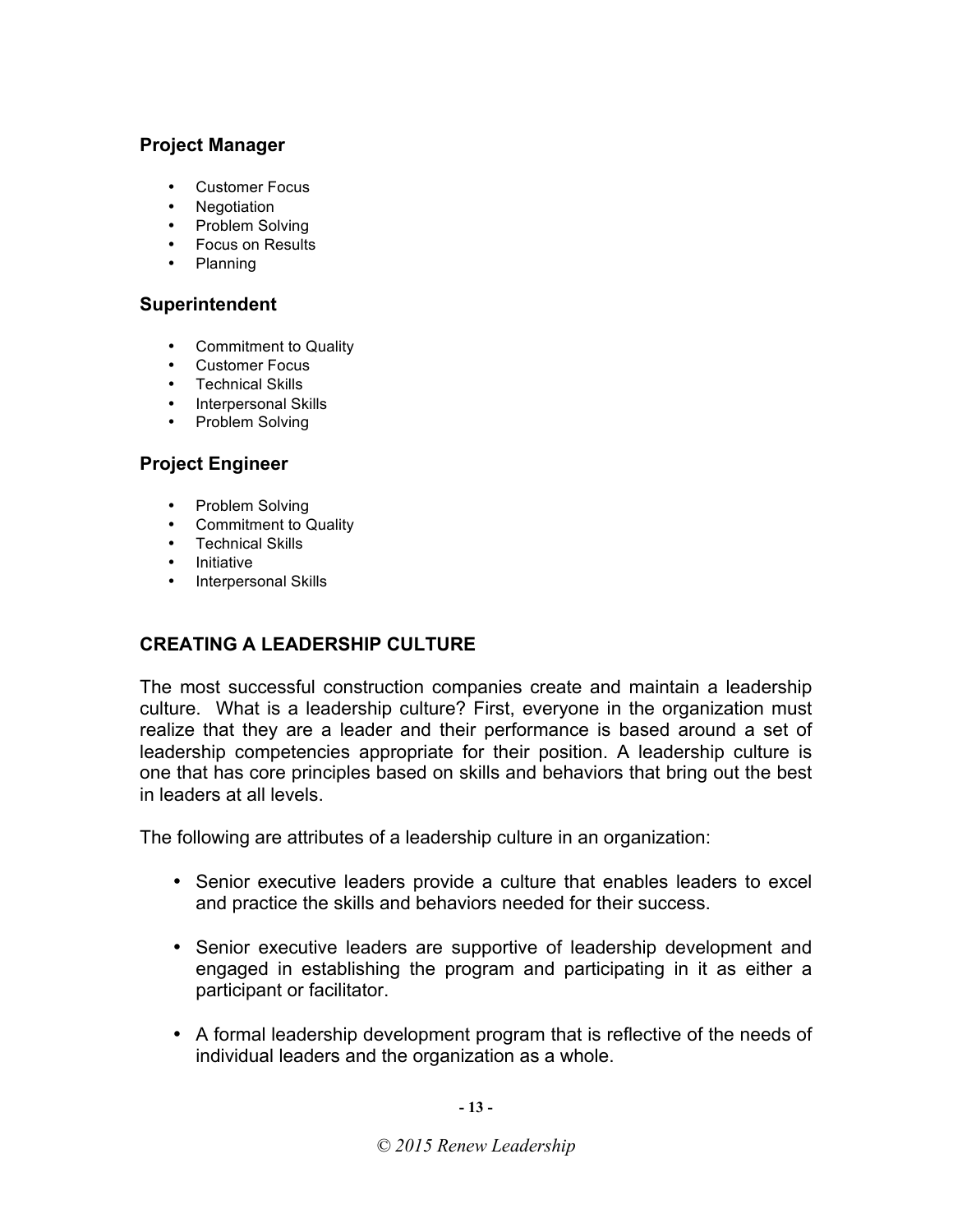- All leaders are provided a pathway to rise to more responsible leadership positions within the organization.
- Leaders collaborate with their leader to create a Personal Development Plan to improve in their leadership skills and behaviors.
- Integrity is emphasized at every level of leadership. The definition of integrity in the organization is understood and consistent across all leaders.
- Leaders and team members have a common competency model to guide their actions and are provided with tools to help in competencies such as problem solving, negotiation, business development, decision making, time management, and so on.
- Leaders are held accountable for their individual leadership behaviors and the actions and behaviors of their team members.

There are many benefits to creating a leadership culture in a construction company. We have found that the greatest benefit is the retention of top employees (loyalty) and attraction of the best talent – people want to work for your company because of the emphasis on leadership development.

## **LEADERSHIP DEVELOPMENT PROGRAMS**

Many large companies have invested in highend leadership development programs. However, the approach they have taken usually focuses on development of senior leaders in the organization and not leaders in the field or those having significant customer-facing responsibilities.

The high-end programs may be good for those in senior positions, although our experience has shown that these programs are not strong in day-

*We believe leadership should be cost effective for small businesses and targeted to the specific competency development needs of individuals and the organization's mission.* 

to-day leadership skills and behaviors required by leaders in the construction industry. Rather, they take a more theoretical or strategic approach, which leads to different results. There is a place for this type of development, especially at the most senior levels.

Leadership skills and behaviors provide benefits at all levels of the construction company from the CEO down to the "boots on the ground" project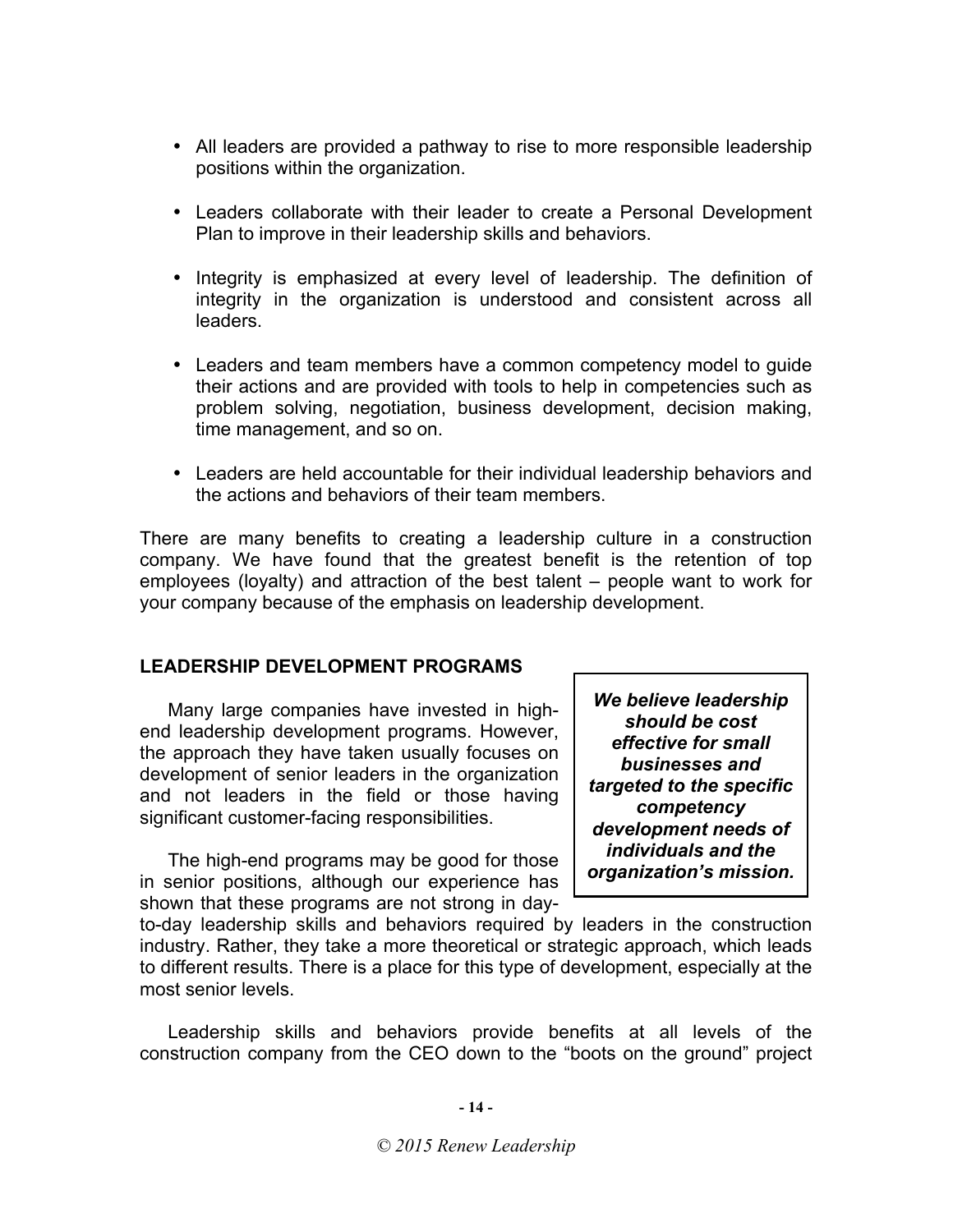and administration team members. Renew Leadership has always taken the approach that leaders "on the ground" so to speak, should be the focus of leadership development because it gives leadership tools to those who use them constantly and their skills and behaviors have an immediate impact on the project, stakeholders, and the organization. Leadership development should also be based on a measurable Personal Development Plan.

It is also critical that any leadership development program has the engagement and support of the company's senior executives. The leadership development program should be part of the organization's performance review program and constantly be reinforced by senior leadership. The purpose of the leadership development programs is to not only improve the leadership skills and behaviors in the company, but also to provide growth opportunities and create a learning culture that retains and attracts the best people to the company.

On the next page, we present options (in increasing order of complexity and investment) that any construction company should consider in order to institutionalize leadership development in their organization.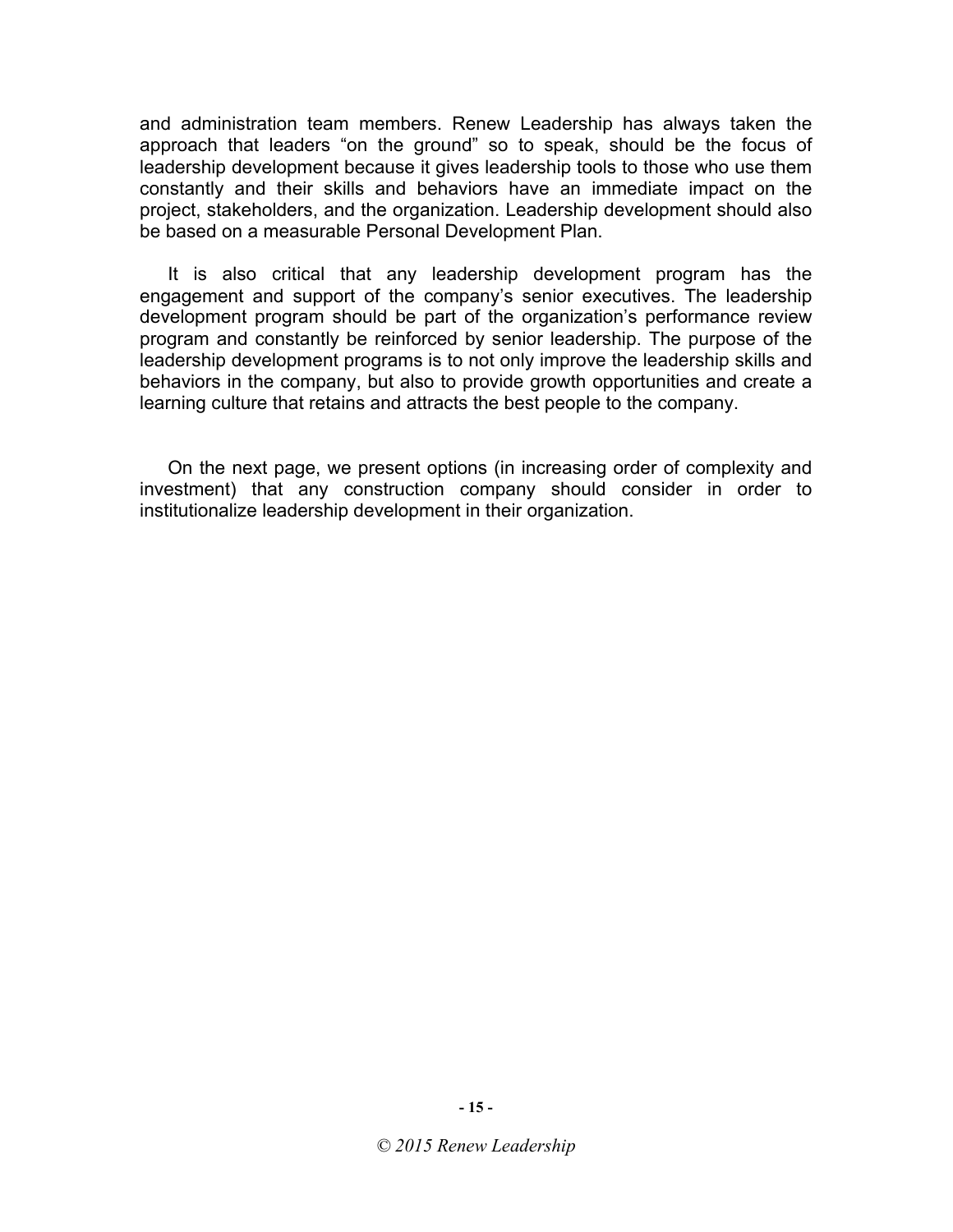#### **OPTION DESCRIPTION BENEFITS Individual Learning Provide each leader with a** copy of *The Leadership Compass: Mapping Your Leadership Direction* for self study. Senior leaders must follow up with other leaders to ensure that program is being completed. • Self paced • Learner focuses privately on developing skills and behaviors in most needed competencies • Low cost solution **Team Learning** Each leader is provided with a copy of *The Leadership Compass: Mapping Your Leadership Direction* and the associated Study Guide with individual and team exercises. Team selects competencies that need focus and meets weekly to discuss individual work and team exercises. • Team environment provides accountability • Study Guide provides individual and team exercises • Study Guide provides development recommendations for both individuals and teams. • Low cost solution **Targeted, Customized Training** Leadership development needs are assessed via interviews and surveys; customized training and exercises designed to provide skill and behavior development in highest need competencies in the organization. • Team environment • Focus on most needed development • Program consists of workshops, readings, Skype and conference call sessions, individual and team exercises • Mid-level cost solution **High Potential Leader Development** Identify high potential leaders (those who are the best talent and have the potential to move quickly into higher leadership positions. Create a comprehensive leadership development program based on 360 leadership assessments and interviews to fast track high-potential leaders. • Prepares the company's future leaders • Targeted to meet the leadership development needs of participants and the organization

## **LEADERSHIP DEVELOPMENT OPTIONS**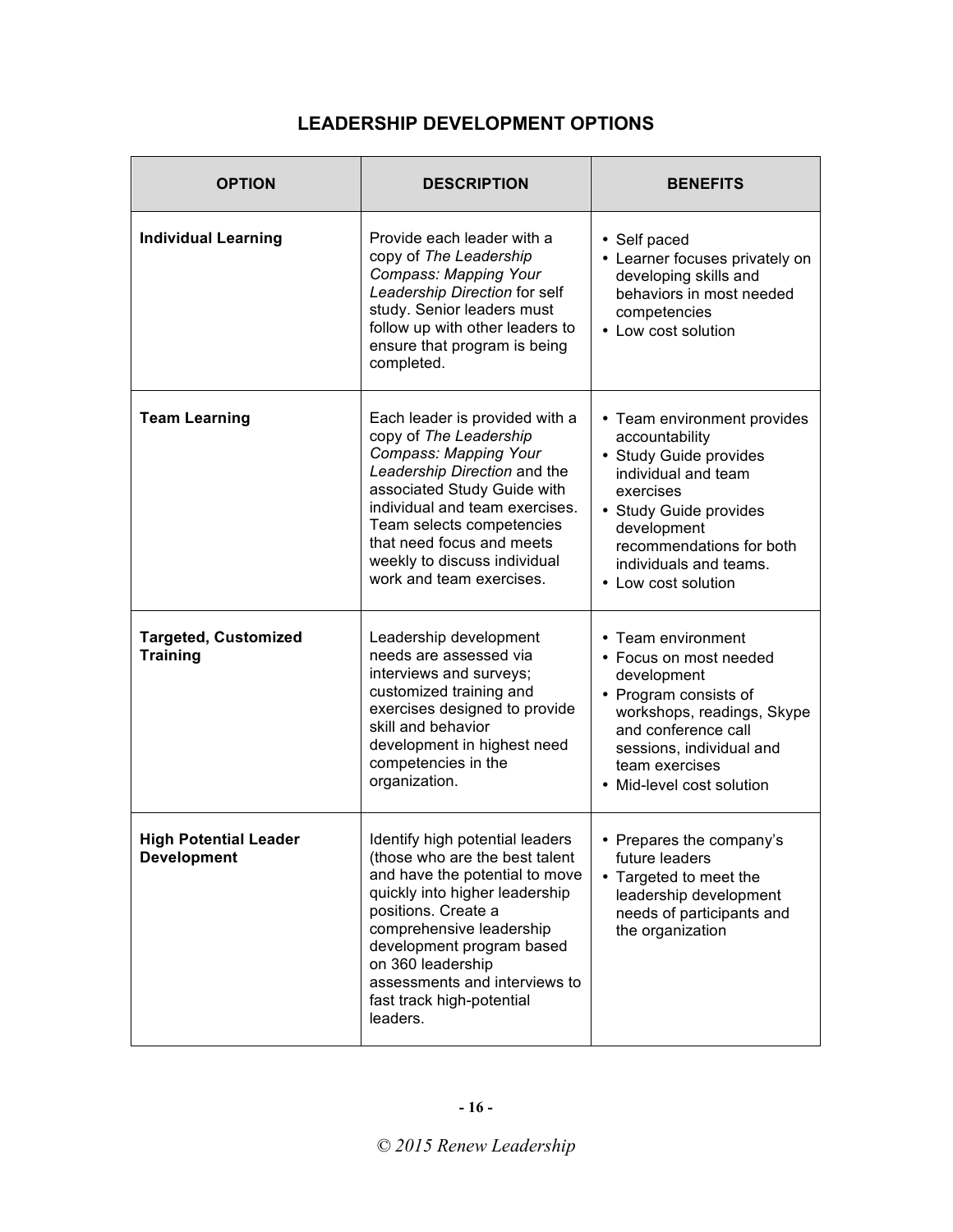## **Summary**

The most successful construction companies are those that give serious attention to leadership development. In this white paper we showed how leadership is based on 30 leadership competencies and the value of development in each competency.

In summary, consider the following benefits of a leadership development program in your organization:

- Improved performance at all levels of the organization in the competencies that make a difference
- Greater differentiation from the competition
- Greater employee retention
- Opportunities for leadership to delegate and empower with confidence
- Top notch candidates seek out your company
- Better relationships with owners
- Fewer problems that need resolution by the highest levels of leadership; problems are solved by those empowered to take their leadership responsibilities seriously

Make 2016 the year that your company institutionalizes leadership development and, as a result, enhances its reputation in the industry. Create a leadership development culture that brings the best people to your organization and produces the level of quality that makes everyone proud.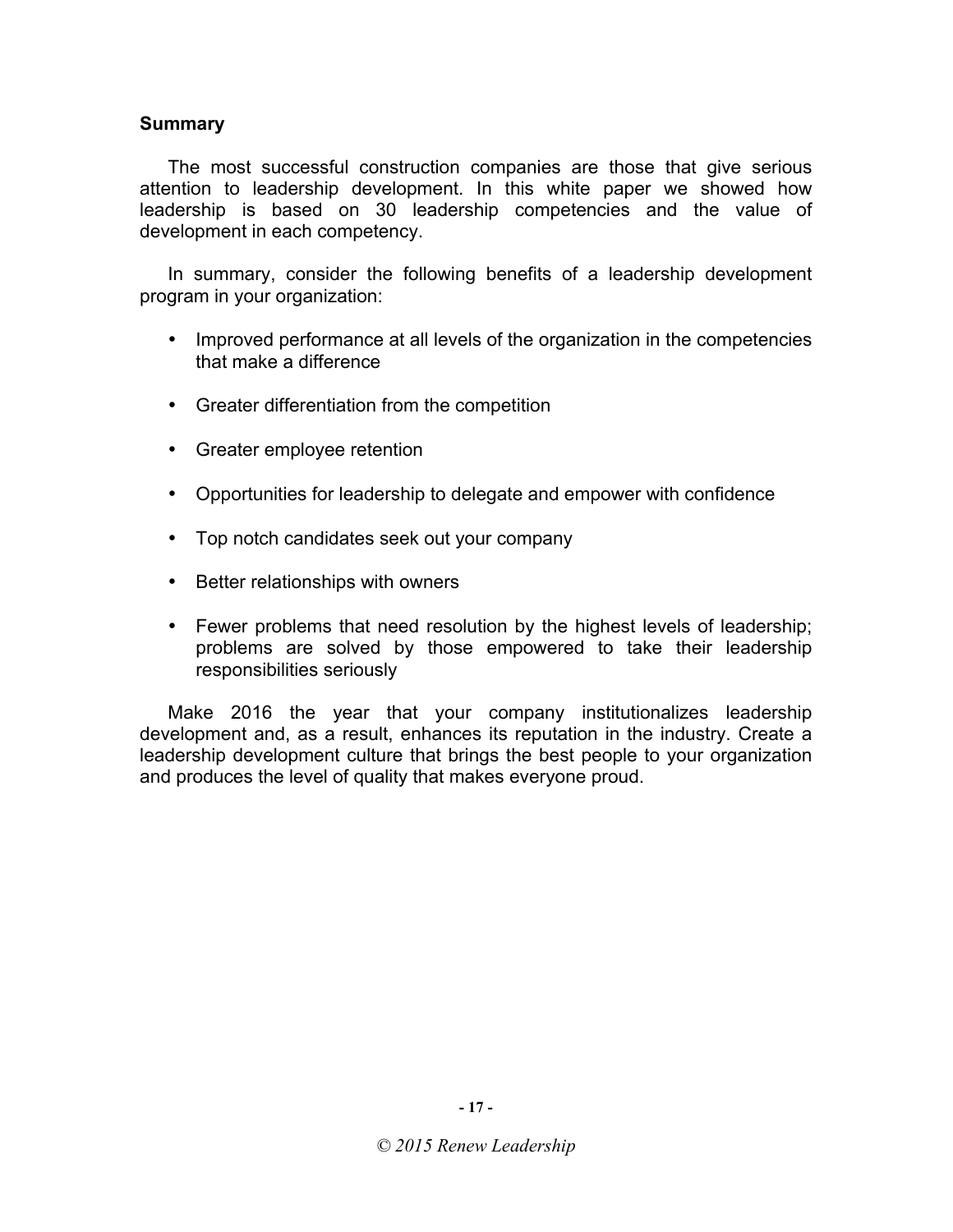## **Renew Leadership Products and Workshops**

## **Products (books available on Amazon and also on the Renew Leadership website – www.renewleadership.com)**

- The Leadership Compass: Mapping Your Leadership Direction.
- Time Management The SID Way: A Self-Initiated Development Workbook for Managers and Leaders
- Customer Focus The SID Way: A Self-Initiated Development Workbook for Managers and Leaders

### **Leadership Workshops**

- Introduction to Leadership (1-hour PowerPoint or Skype program)
- Time Management (4 hours onsite)
- Customer Focus (4 hours onsite)
- Business Development Principles for non-Sales Personnel (4 hours onsite)
- Effective Influencing for Leaders (4 hours onsite)
- Leading through Change (8 hours onsite)
- Leading Teams to Success (8 hours onsite)
- Effective Presentation Skills and Behaviors (8 hours onsite)
- Negotiating to Win (4 hours onsite)
- Coaching for Leaders (8 hours onsite)
- Talent Management for Leaders (8 hours onsite)
- Project Management (16 hours onsite)
- Difficult Conversations for Leaders (4 hours onsite)
- Decision Making for Leaders (8 hours onsite)
- Problem Solving for Leaders (8 hours onsite)
- Written and Verbal Communications for Leaders (8 hours onsite)
- Conflict Management for Leaders (4 hours onsite)

**- 18 -**

*© 2015 Renew Leadership*